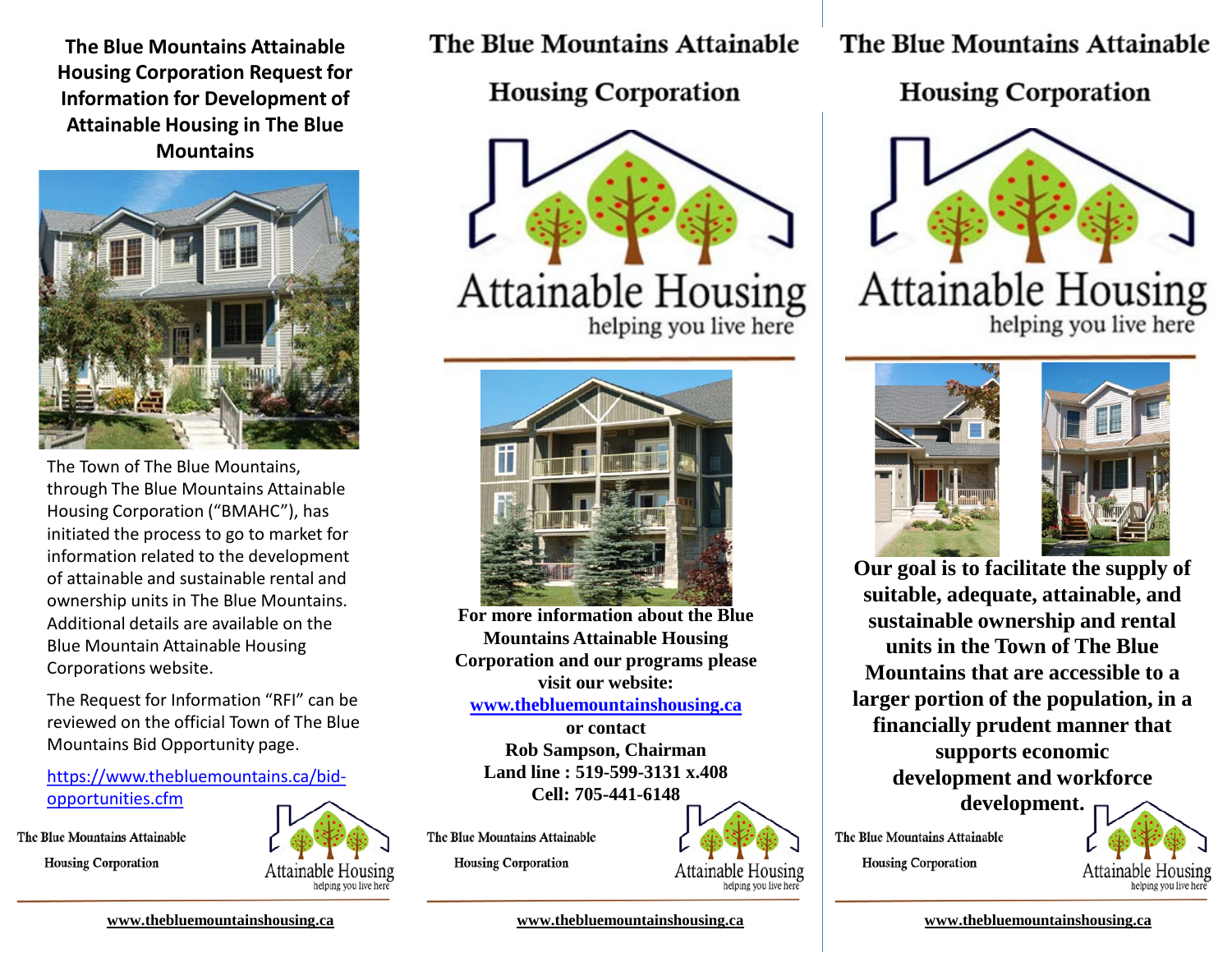To support the Town and BMAHC's focus, outlined below is the Corporation's five year goals. The Corporation will continue to facilitate the supply of attainable housing past 2023.



## Attainable Housing

• Housing attainability is when a household spends less than 30% of its gross income on acceptable shelter.

• Costs differ between housing type. Attainable Rental Prices

• Rents that are at or below 80% of CMHC Average Market Rent (AMR) at the time of occupancy in the Service Manager Area (SMA) are defined by the Ministry as attainable. • However, municipalities can request different

rates than their SMA if there is a demonstrated need.

• Suggested rental pricing being tested through the RFI process based on 80% of Local AMR

One Bedroom \$734/month Two Bedroom \$865/month

The Blue Mountains Attainable **Housing Corporation** 



Suggested Attainable Ownership Pricing • Housing for which the purchase price is at least 10% below the average purchase price of a resale unit in the regional market area is defined by the Ministry as attainable. • For the RFI TBM is using local data that reflects the market instead of regional market

| Apartment-Condo        |  |
|------------------------|--|
| Townhouse              |  |
| <b>Single Detached</b> |  |

\$300,000\*\*  $$340.000**$$ Out of Scope

\*\* Assumptions could change based on degree of fee waivers and changes in construction costs

**SETTING GOALS-MEASURING [www.thebluemountainshousing.ca](http://www.thebluemountains/) [www.thebluemountainshousing.ca](http://www.thebluemountains/) [www.thebluemountainshousing.ca](http://www.thebluemountains/)**

**COMMUNITY**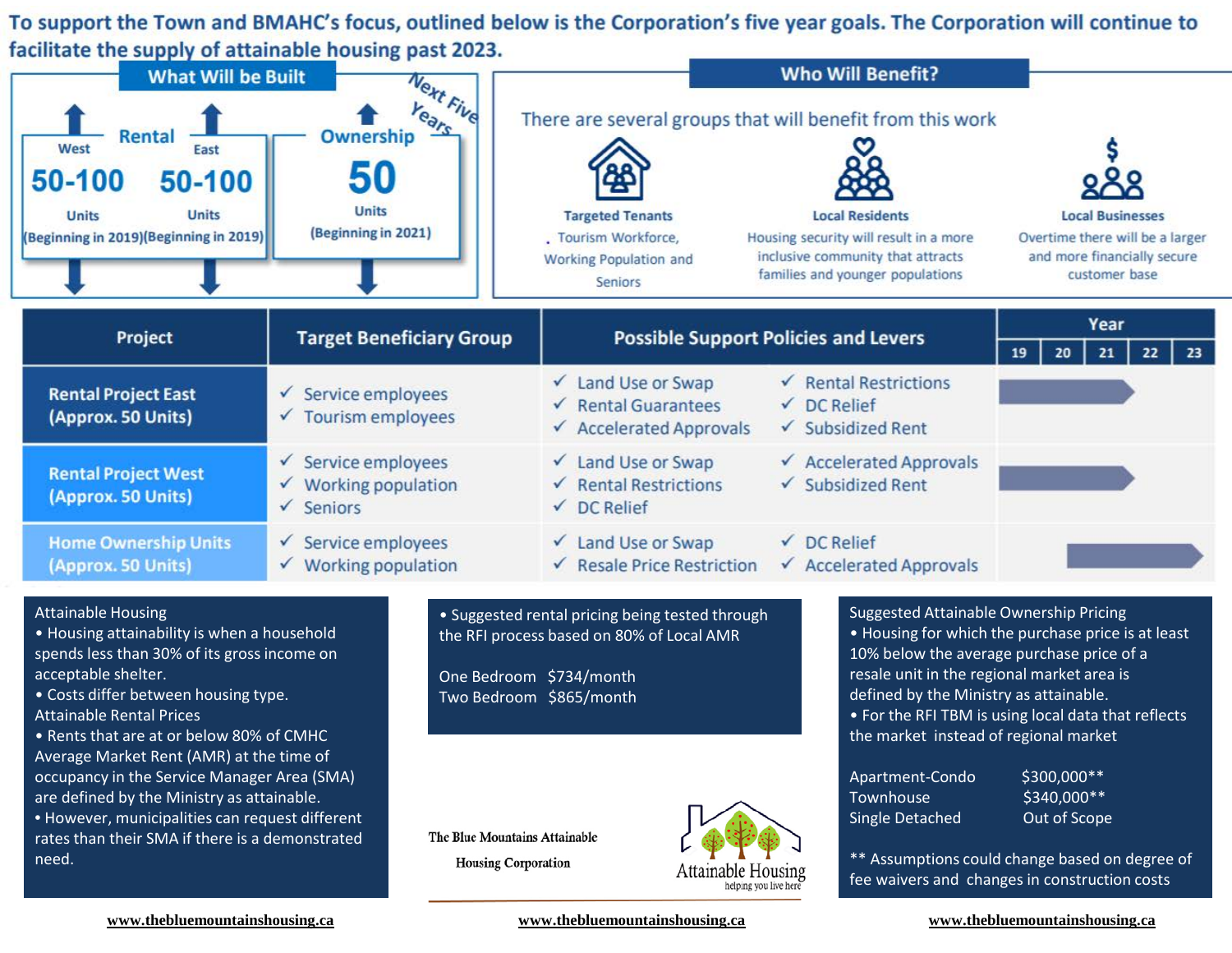## **Remarks to the Opening of the Ontario Home Builders Association**

**Good evening. On behalf of the Town of The Blue Mountains Council and the Blue Mountain Attainable Housing Corporation, I would like to welcome the Ontario Home Builders Association to our community**.

First let me tell you are in the Town of The Blue Mountains and not Collingwood.

We are located within the rolling landscape of the Niagara Escarpment on the sparking shores of Georgian Bay, the Town of The Blue Mountains was built on a history of agriculture, processing, manufacturing and recreational activities. Our community is home to many unique towns, hamlets and villages along with over 11,000 hectares of productive agricultural land.

The Blue Mountains is known for its world-class ski resorts, hiking and cycling trails, boating, fishing and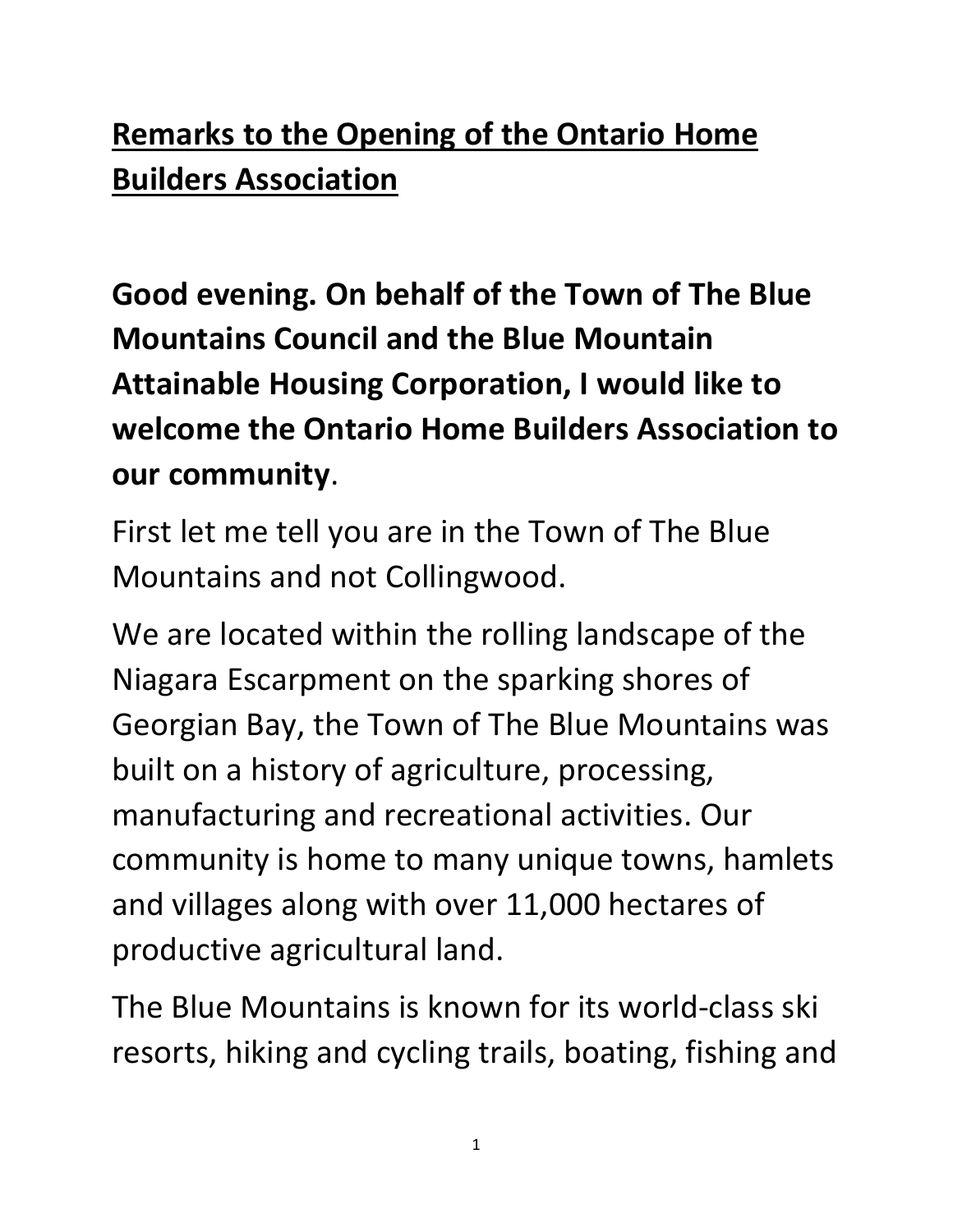paddling experiences, golf courses, rock climbing and of course, kilometers of pristine waterfront.

It is these features that make it the Town of the Blue Mountains, a very popular place destination to visit and to live, work and play, and that have made us one of the fastest growing communities in Ontario.

We have become the retirement destination of choice for many in the GTA.

Over the last two and a half years, from January 2017 to the end of June 2019, we have issued over 1500 building permits with a total construction value of over \$400 million, which includes 675 new dwellings.

These are staggering statistics for a community of just over 7,000 full time residents.

Clearly, we are also a destination of choice for home-builders, so I am very pleased that you have chosen our town for your convention.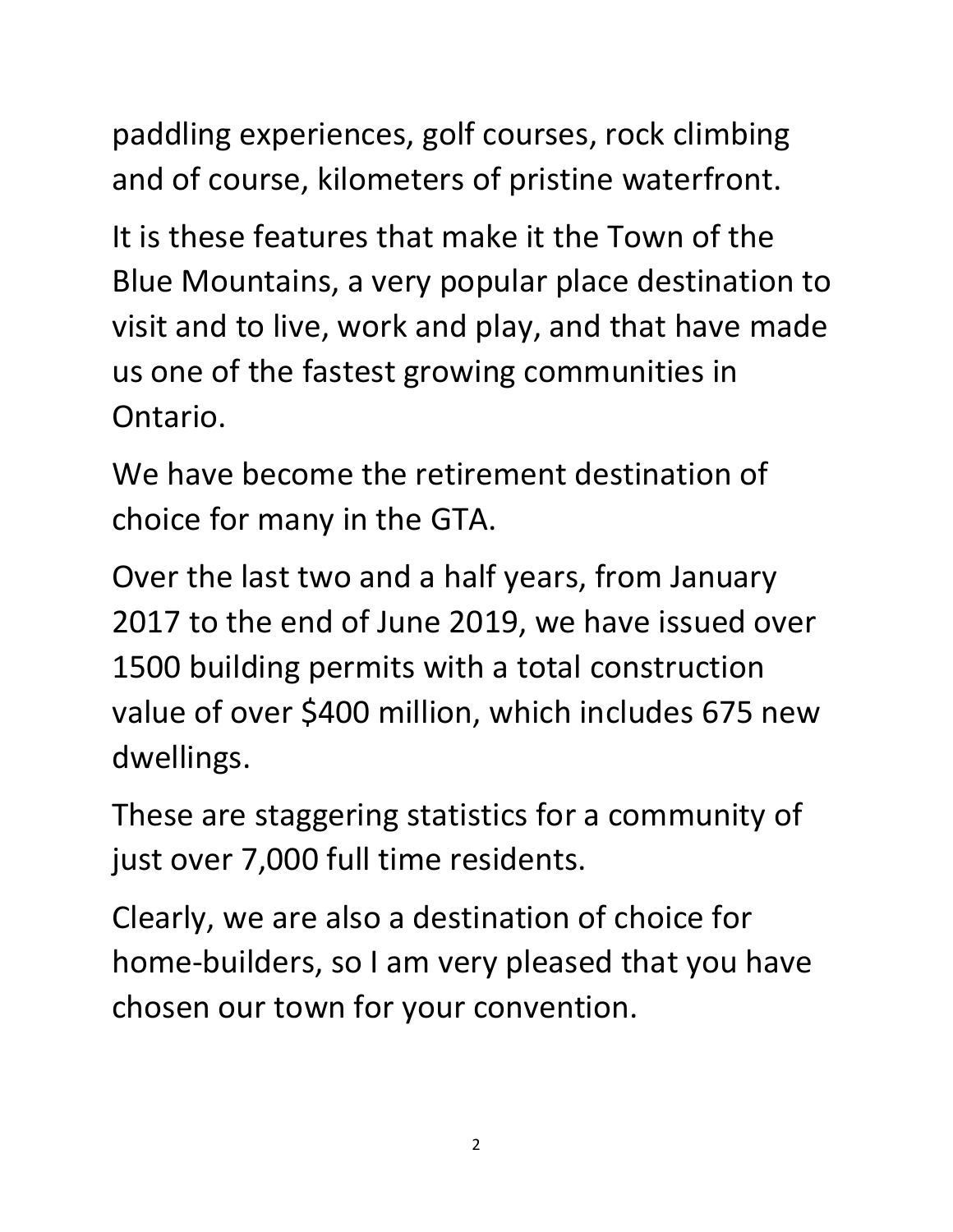I applaud your organization for its important role in collecting, analyzing, and distributing information to your members and the general public, and your promotion of innovation and professionalism within your industry.

Attainable Housing is a critical need here in the Town of The Blue Mountains. Most of the new homes being constructed here are \$1 million dollar plus homes, and there is very little available below the \$500 K price point.

The lack of attainable housing has reached a crisis point in our community.

Without attainable housing there is nowhere for workers to live. This very resort, has at times over the last year been short over 600 workers. Town wide restaurants and other businesses have had to curtail operations due to the lack of staff. Doctor recruitment has been difficult, even though we are one of the nicest places in Ontario to live, simply because the doctor's office staff live would have nowhere to live.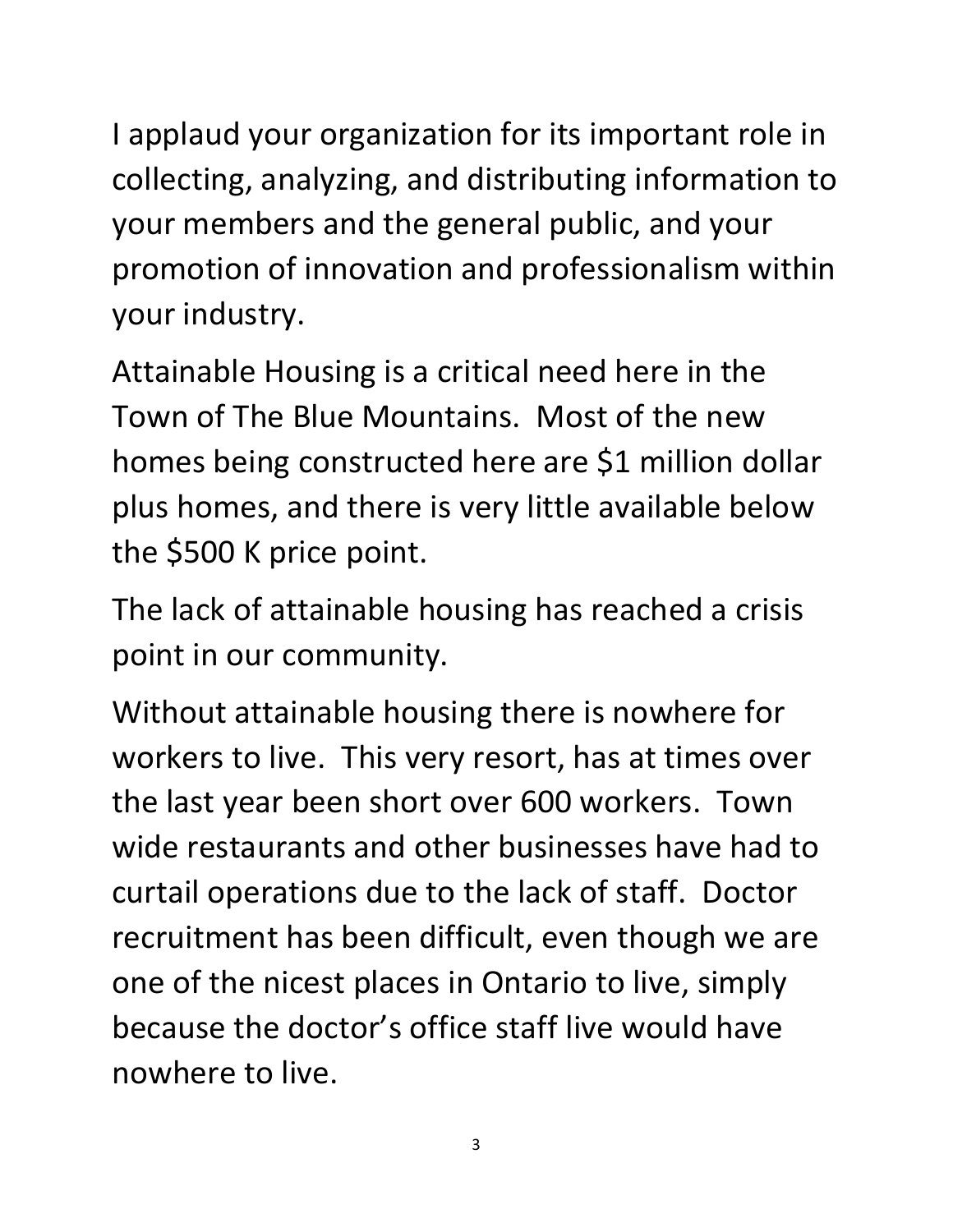You are experts at creating places for people to live so I am glad that I have you all here. I know together we can come up with innovative ideas that will solve our attainable housing crisis and make you money.

To do our part to address this issue, the Town of The Blue Mountains has created the Blue Mountains Attainable Housing Corporation. The corporation is modelled after the Whistler Housing Authority which has created 2,033 units, 1,089 ownership units, and 944 rental units, supplying housing for approximately 6,500 people in the Whistler area.

Currently our Housing Corporation has a request for information out, seeking innovative concepts from builders like yourselves. The RFI is targeted initially on ideas for 50 -100 unit developments, which can be built to achieve a rental price point of under \$734 dollars/month or a purchase price of under \$340,000. It is anticipated a RFP process will follow